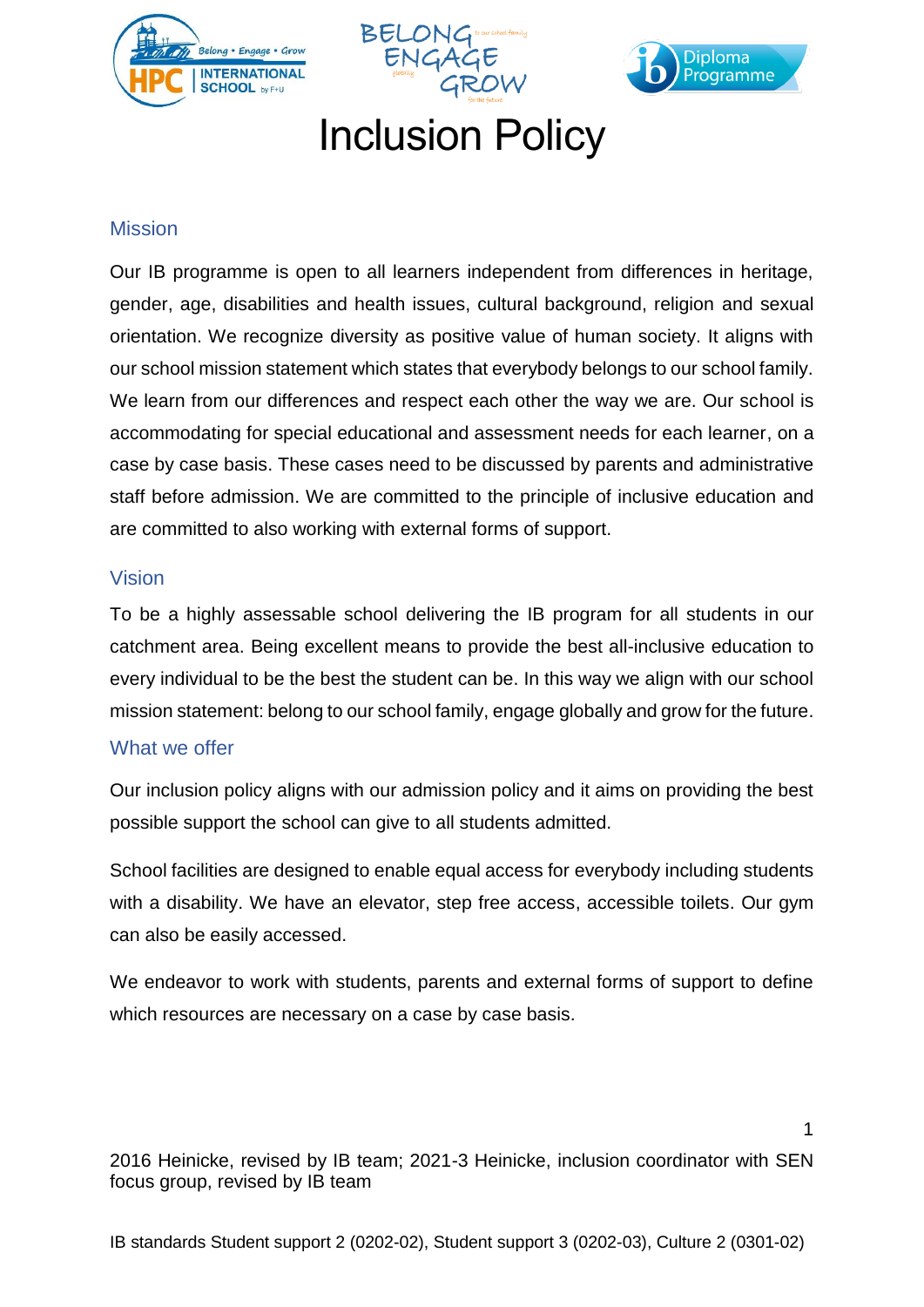





 $\mathfrak{p}$ 

A diagnosis is required whenever assessment is involved or additional specialist help is needed. Parents are responsible to provide information about the diagnosis to the school.

Specialists in the school team support inclusion and provide special help for inclusive students. The school has an inclusion coordinator in place and students and parents can schedule individual meetings or use the open meeting times. On top of that, we have social workers and a school psychologist on our campus. The inclusion coordinator and homeroom teachers help to make first contacts between the students and the specialists.

Every teacher is open to collaborating with the inclusion team to support inclusive learners.

The school provides inclusion counseling for parents and students. If parents or students are interested in this they should contact their homeroom teacher first, and as early as possible. Medical documentation may be required.

Our school supports parents in applying for special trained school support assistance and guidance throughout the school day for learners in need.

In the written curriculum teachers endeavor to plan differentiation and special support for inclusion and differentiation.

Assessment in our school follows the IB regulations for accommodation of inclusion and differentiation.

School provides online lessons for student who can't attend school in person for a certain period of time.

#### Inclusion at PYP

The school has a disability access.

All school premises are wheelchair accessible.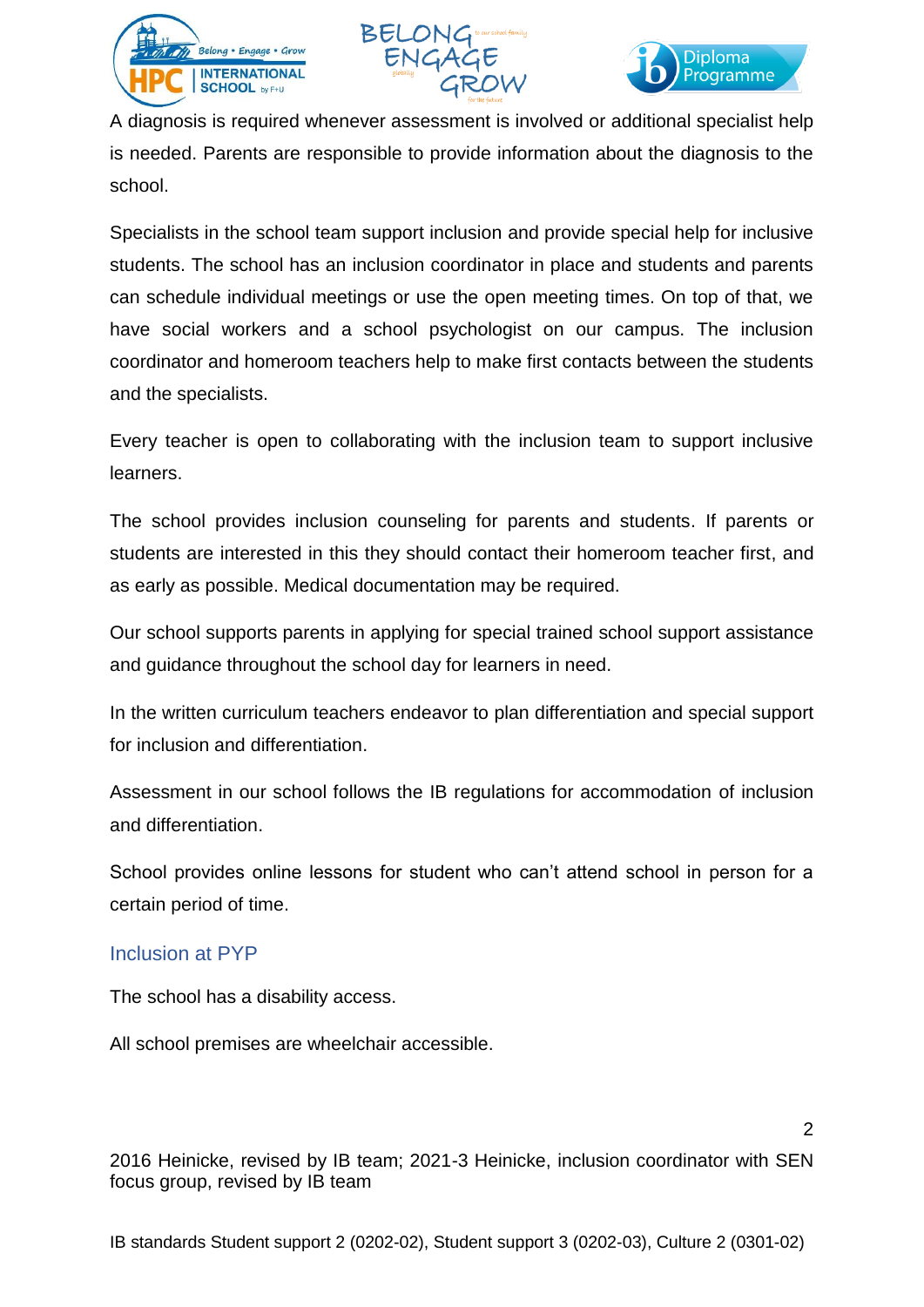





In case of further needs based on a specific diagnosis the school provides any help to ensure full participation.

The school has hired a permanent trained special educator who will work wherever he is needed for support. There also are social workers and a psychologist available if needed.

The school team collaborates with external specialists to support inclusive students, e.g. psychologists, therapists, doctors, social trainers.

Thus, the participation of inclusive children in the regular school programme is ensured. Parental involvement is crucial.

When enrolling a student, the parents provide medical reports and all appropriate professional information that is necessary to meet the child's special needs. The pedagogical team informs the inclusion coordinator, the homeroom teacher and further stakeholders.

Temporary special needs have to be reported to the homeroom teacher as soon as possible after they arise, together with supporting evidence.

In collaboration with the parents we will find solutions for the student. Each case will be handled individually aligned with the IB regulations. We refer to this in our assessment policy.

Children are excused for medical appointments if school is informed in advance. However we highly encourage parents to make appointments during after school hours.

For inclusive students assignment categories and grade scales can be adjusted for internal assessment.

Students who are new to our program can be exempt from testing and grading or they are given individualized assignments.

For additional language support refer to the language policy.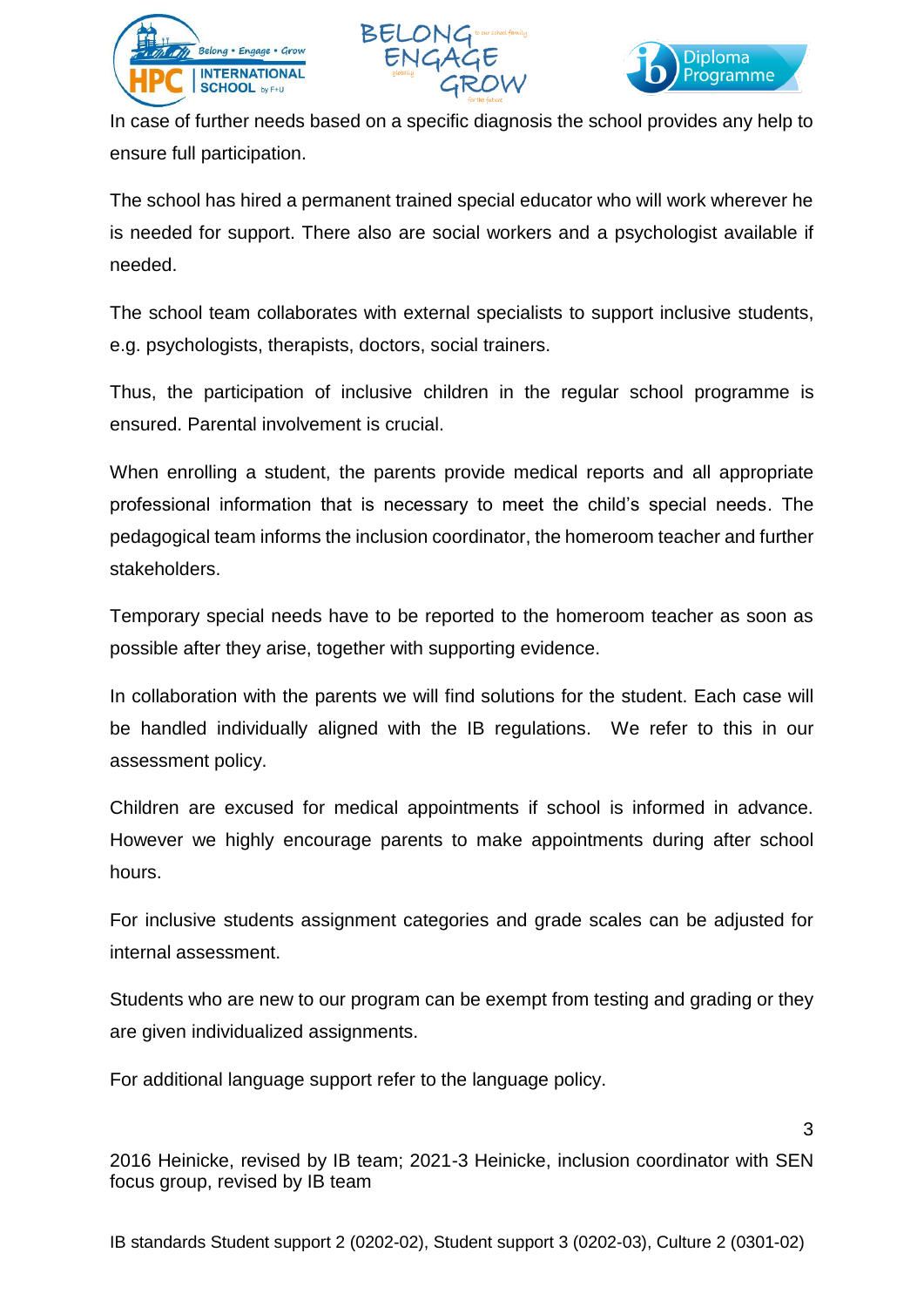





### Inclusion at PrepClass and DP

In this context, our school appreciates differences and diversities within our student body and teaching staff (as stated in our mission statement). The following describes our holistic approach to students with special learning needs, which ensures equal access to IB education for all students. In addition to physical challenges, we also consider learning deficits, disabilities and special health problems.

Our school campus is fully wheelchair accessible. Any further equipment necessary will be acquired according to individual needs.

Part of our teaching staff is experienced in supporting students with handicaps and especially students with severe psychological problems. If necessary, our teachers will accompany students during hospital stays of several months, closely cooperating with both the medical and pedagogical staff of the hospital.

In our pedagogical leadership team, one colleague takes over the task of counselling students with special needs in order to find individualized solutions for each student. He/she collaborates closely with the homeroom teachers and subject teachers of the students.

When needed, during the collaborative planning meeting with all IB teachers, the special learning needs counselor informs teachers about students with special needs and solutions for problems are found. If necessary, parents are informed regularly by homeroom teachers.

In case of learning disabilities, additional tutored learning sessions are provided, especially in German and English as an additional language. Therefore, suitable materials which encourage individual learning is part of our school library. For students with insufficient language skills, individualized English language courses are organized prior to the beginning of the DP programme by the Academy of Languages, which is